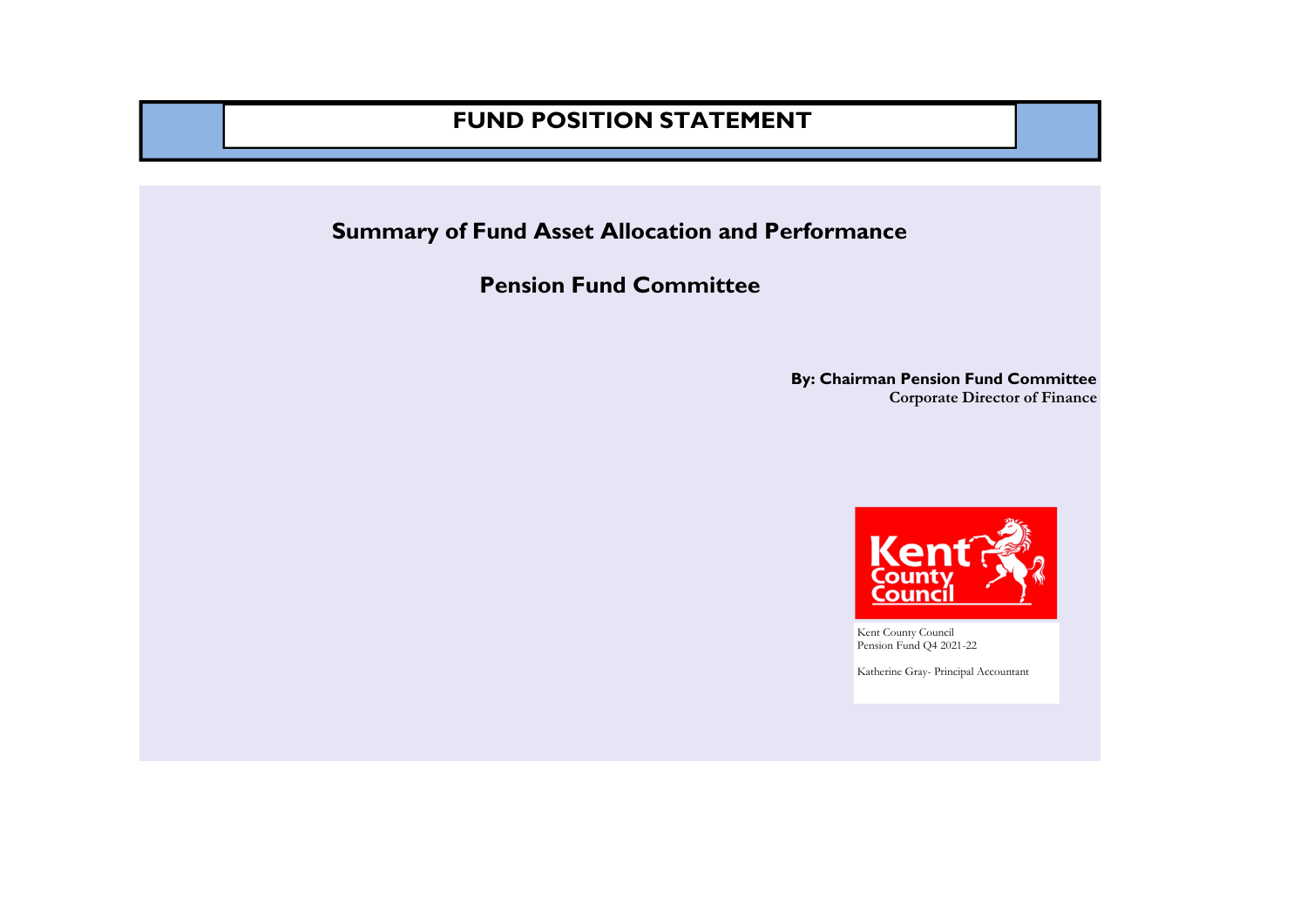# **Market Returns for Quarter ended 31 March 2022**

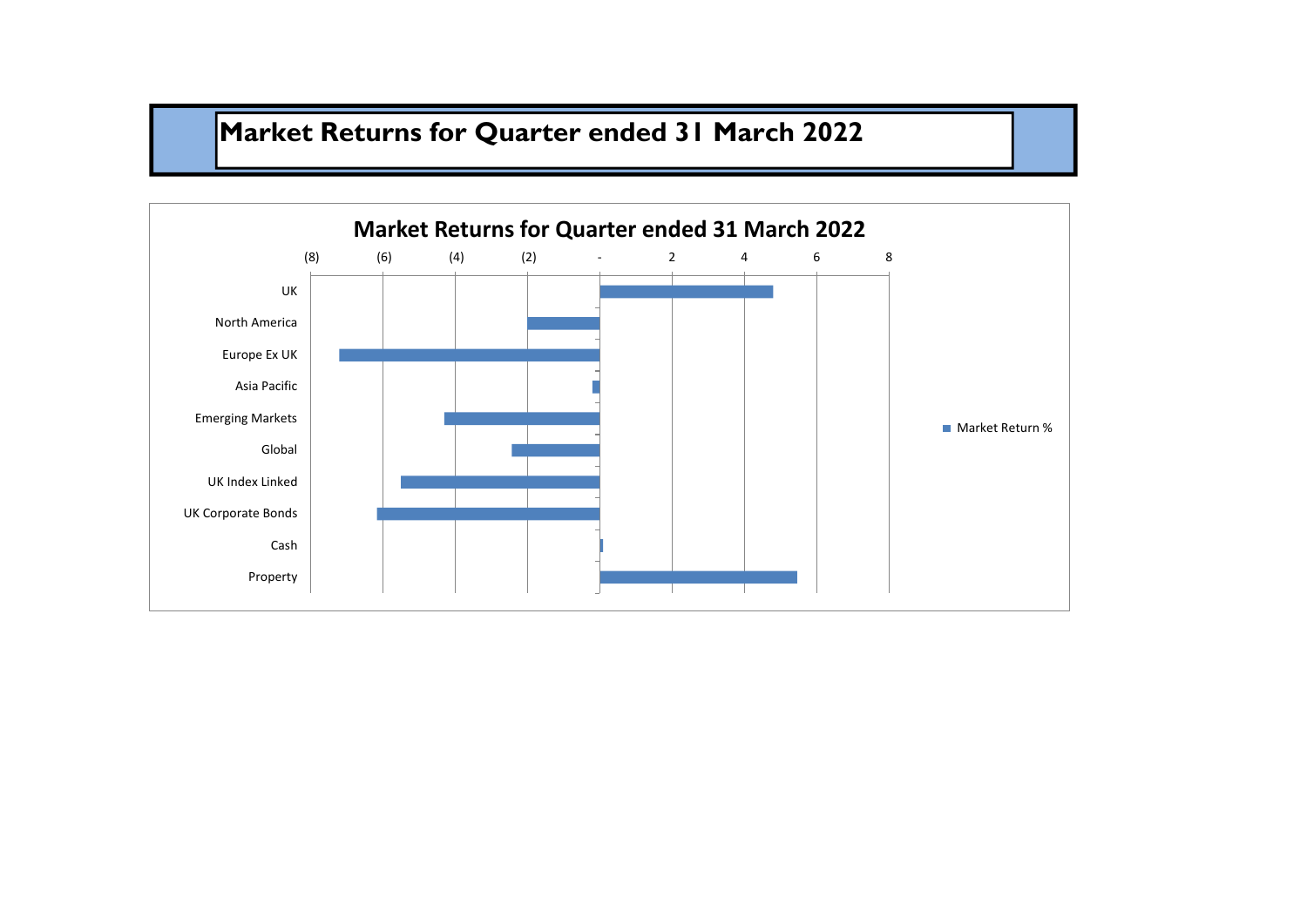#### **Fund Asset Allocation vs Benchmark as at 31 March 2022**



|                     |       |      |                  | Over /<br>(under) |
|---------------------|-------|------|------------------|-------------------|
|                     |       | Fund | <b>Benchmark</b> | weight            |
| <b>Asset Class</b>  | £m    | %    | %                | %                 |
| UK Equity *         | 1,541 | 20.1 | 23.5             | $-3.4$            |
| Global Equity *     | 2,966 | 38.6 | 32               | 6.6               |
| <b>Fixed Income</b> | 1,121 | 14.6 | 15               | $-0.4$            |
| Private Equity      | 273   | 3.6  | 4                | $-0.4$            |
| Infrastructure      | 168   | 2.2  | 3.5              | $-1.3$            |
| Property            | 905   | 11.8 | 13               | $-1.2$            |
| Absolute Return     | 567   | 7.4  | 8                | $-0.6$            |
| Cash                | 134   | 1.7  | 1                | 0.7               |
| Total               | 7,674 | 100  | 100              |                   |

\* Our synthetic equity exposure with Insight is included in UK and Global Equities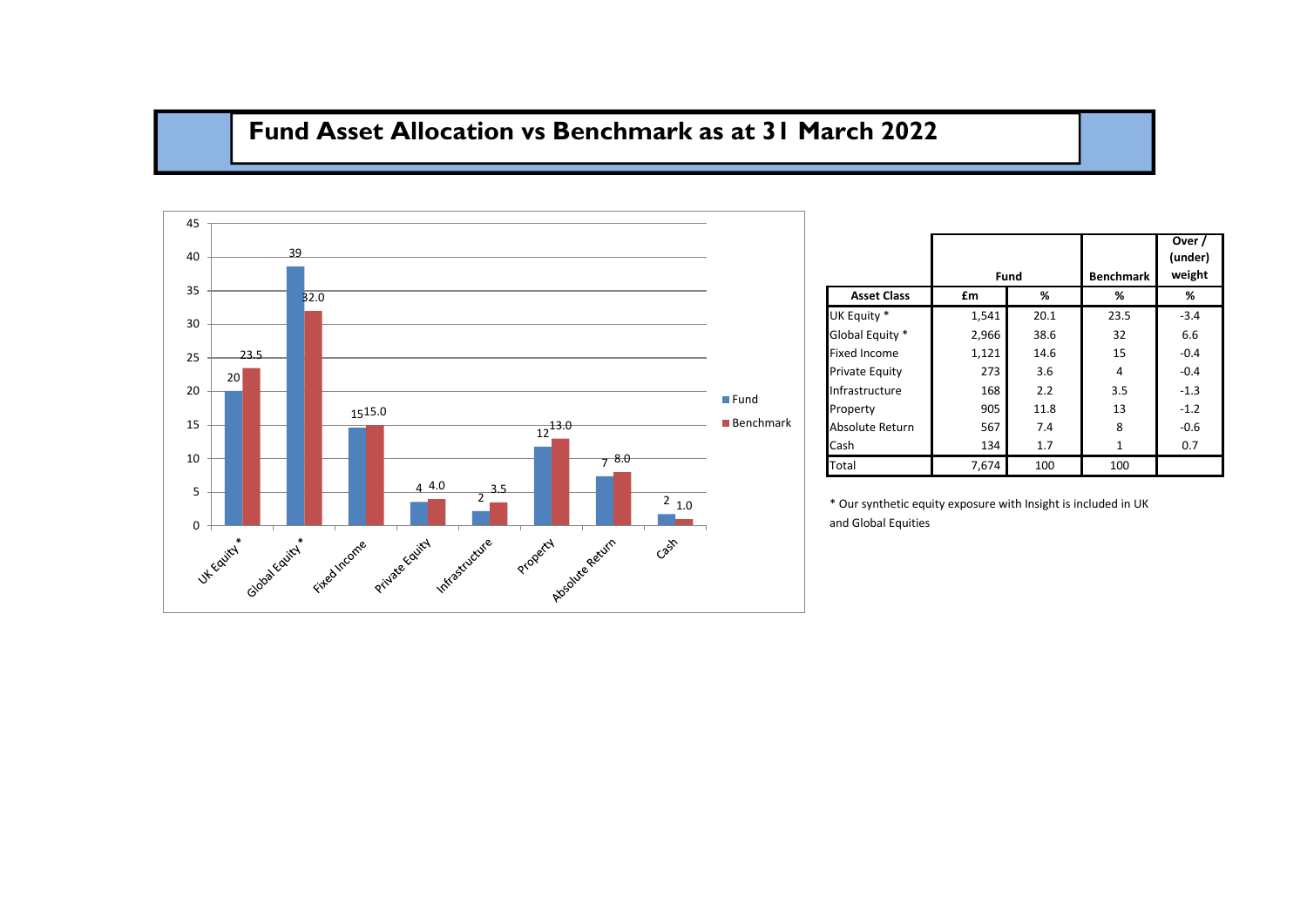## **Fund Asset Class Performance for Quarter ending 31 March 2022**



| <b>Asset Class</b>                       | Fund %  | <b>Benchmark %</b> | <b>Outperformance %</b> |
|------------------------------------------|---------|--------------------|-------------------------|
| Total Equity (without equity protection) | $-6.20$ | $-1.87$            | $-4.34$                 |
| Total Equity (with equity protection)    | $-2.70$ | $-1.97$            | $-0.73$                 |
| <b>Fixed Income</b>                      | $-2.68$ | 0.81               | $-3.49$                 |
| Property                                 | 7.16    | 5.46               | 1.70                    |
| Absolute Return                          | 2.33    | 3.05               | $-0.72$                 |
| Private Equity                           | 1.63    | 0.10               | 1.53                    |
| Infrastructure                           | 3.33    | 0.10               | 3.23                    |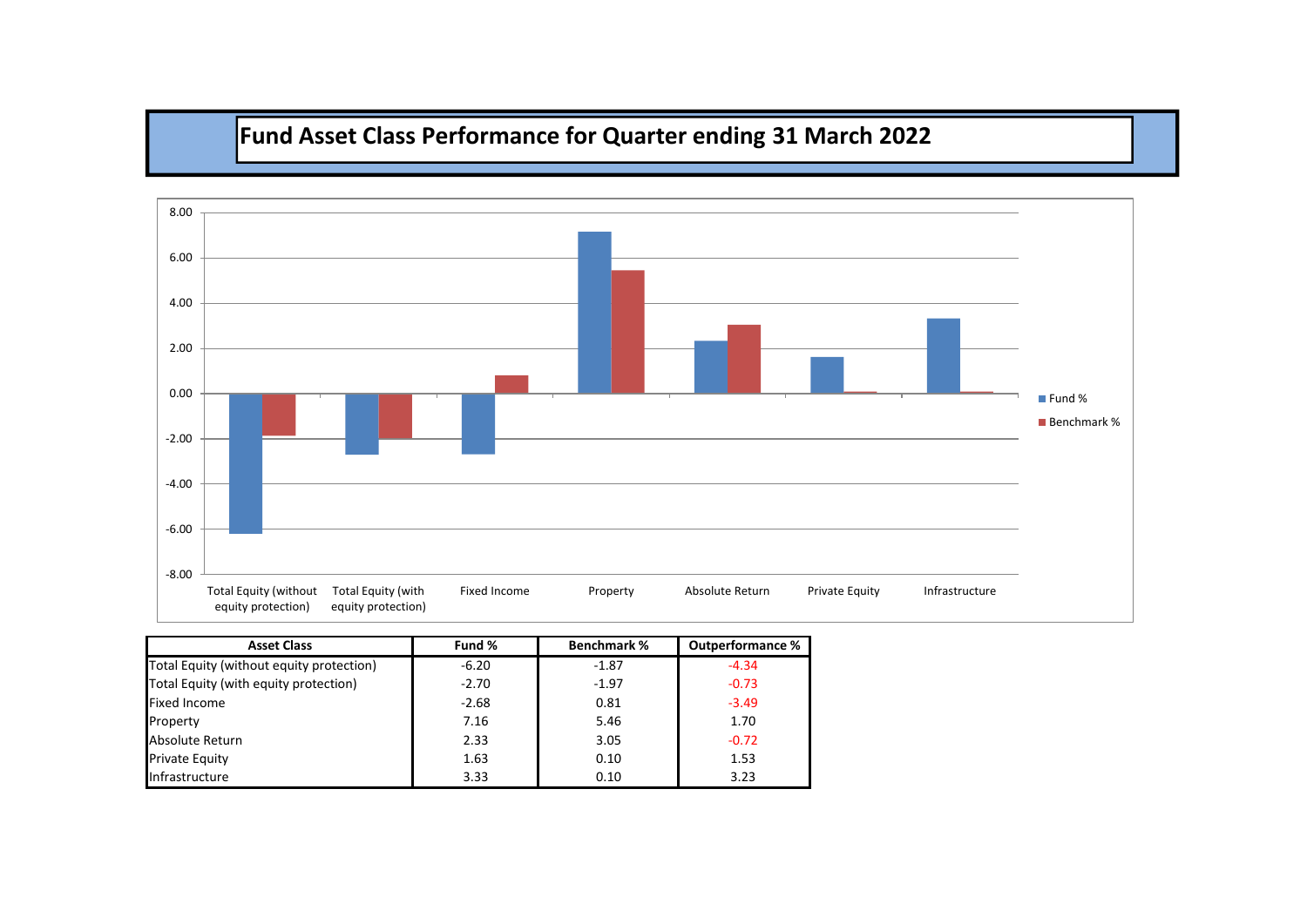## **Market Value Summary by Fund Manager as at 31 March 2022**

| <b>Fund Manager</b>                                 | <b>Asset Class</b>               | Market Value as at<br>31 December 2021 | Market Value as at<br>31 March 2022 | <b>Change in Market</b><br>Value | % of Total Fund<br>31 March 2022 |
|-----------------------------------------------------|----------------------------------|----------------------------------------|-------------------------------------|----------------------------------|----------------------------------|
|                                                     |                                  | (fm)                                   | (fm)                                | (fm)                             |                                  |
| Baillie Gifford - LF ACCESS Global Equity Core Fund | <b>Global Equity</b>             | 1,475                                  | 1,190                               | $-286$                           | 15.5%                            |
| Schroders - LF ACCESS UK Equity Fund                | <b>UK Equity</b>                 | 1,114                                  | 1,143                               | 29                               | 14.9%                            |
| Insight                                             | <b>Equity Protection Program</b> | 670                                    | 791                                 | 121                              | 10.3%                            |
| <b>DTZ</b>                                          | <b>Direct Property</b>           | 538                                    | 578                                 | 40                               | 7.5%                             |
| M&G - LF ACCESS Global Dividend Fund                | <b>Global Equity</b>             | 493                                    | 518                                 | 24                               | 6.7%                             |
| Goldman Sachs                                       | <b>Fixed Interest</b>            | 423                                    | 401                                 | $-21$                            | 5.2%                             |
| Schroders GAV - LF ACCESS Global Active Value Fund  | <b>Global Equity</b>             | 394                                    | 401                                 | 8                                | 5.2%                             |
| Sarasin                                             | <b>Global Equity</b>             | 395                                    | 381                                 | $-14$                            | 5.0%                             |
| Pyrford                                             | Absolute Return                  | 370                                    | 376                                 | 6                                | 4.9%                             |
| Schroders                                           | <b>Fixed Interest</b>            | 249                                    | 243                                 | $-6$                             | 3.2%                             |
| M&G Alpha Opportunities                             | <b>Fixed Interest</b>            | 242                                    | 240                                 | $-2$                             | 3.1%                             |
| CQS                                                 | <b>Fixed Interest</b>            | 240                                    | 238                                 | $-2$                             | 3.1%                             |
| Harbourvest                                         | <b>Private Equity</b>            | 204                                    | 217                                 | 13                               | 2.8%                             |
| Ruffer - LF ACCESS Absolute Return Fund             | Absolute Return                  | 184                                    | 191                                 | $\overline{7}$                   | 2.5%                             |
| Partners                                            | Infrastructure                   | 135                                    | 168                                 | 33                               | 2.2%                             |
| Fidelity                                            | Pooled Property                  | 159                                    | 165                                 | 7                                | 2.2%                             |
| <b>Impax Environmental Markets</b>                  | <b>Global Equity</b>             | 81                                     | 75                                  | $-7$                             | 1.0%                             |
| <b>M&amp;G Residential Property</b>                 | Pooled Property                  | 67                                     | 68                                  | 1                                | 0.9%                             |
| <b>YFM</b>                                          | <b>Private Equity</b>            | 57                                     | 56                                  | $-1$                             | 0.7%                             |
| <b>DTZ Pooled Funds</b>                             | Pooled Property                  | 46                                     | 50                                  | 4                                | 0.7%                             |
| Aegon (Kames)                                       | Pooled Property                  | 43                                     | 43                                  | 1                                | 0.6%                             |
| Woodford                                            | <b>UK Equity</b>                 | 9                                      | 8                                   | $-1$                             | 0.1%                             |
| Internally managed cash                             | Cash                             | 167                                    | 132                                 | $-35$                            | 1.7%                             |
| <b>Total Kent Fund</b>                              |                                  | 7,755                                  | 7,674                               | $-81$                            | 100.0%                           |
|                                                     |                                  |                                        |                                     |                                  |                                  |

| Total investments in ACCESS pooled funds | 3.675 | 3,442 |
|------------------------------------------|-------|-------|
| Percentage of the total Fund             | 47%   | 45%   |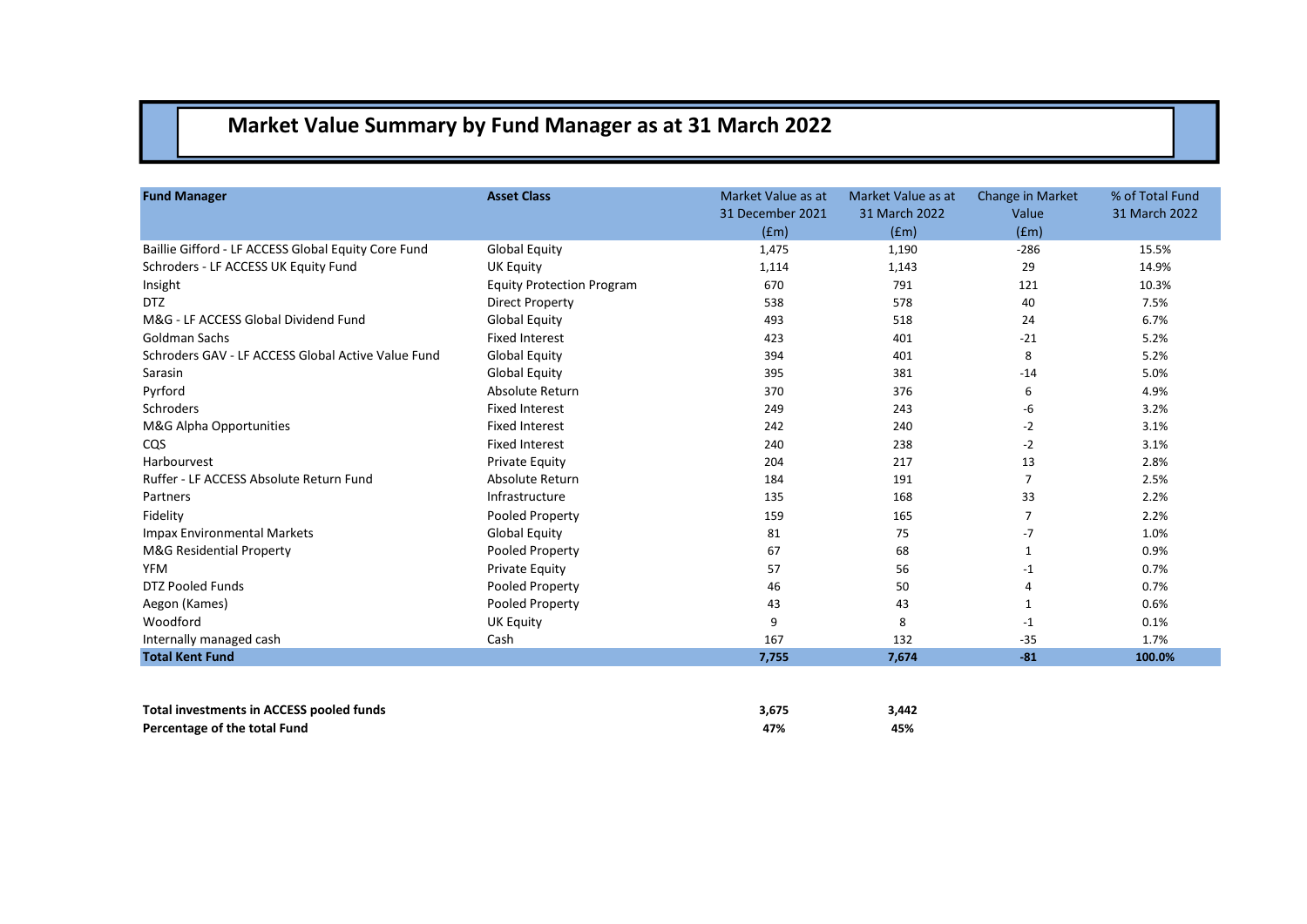#### **Performance Returns as at 31 March 2022**

|                                                     |             | Quarter          |             | 1 Year           |                          | 3 Year (p.a.)            |
|-----------------------------------------------------|-------------|------------------|-------------|------------------|--------------------------|--------------------------|
|                                                     | <b>Fund</b> | <b>Benchmark</b> | <b>Fund</b> | <b>Benchmark</b> | Fund                     | <b>Benchmark</b>         |
|                                                     |             |                  |             |                  |                          |                          |
| <b>Total Fund *</b>                                 | $-0.94$     | 0.26             | 2.26        | 11.19            | 7.43                     | 7.63                     |
| <b>UK Equity</b>                                    |             |                  |             |                  |                          |                          |
| Schroders - LF ACCESS UK Equity Fund                | 2.62        | 1.67             | 10.79       | 14.51            | 6.07                     | 4.70                     |
| Woodford                                            | $-10.97$    | 0.49             | 1.45        | 13.03            | $-27.71$                 | 5.31                     |
| <b>Global Equity</b>                                |             |                  |             |                  |                          |                          |
| Baillie Gifford - LF ACCESS Global Equity Core Fund | $-19.37$    | $-2.99$          | $-16.29$    | 8.76             | 14.28                    | 10.53                    |
| Sarasin                                             | $-3.43$     | $-2.64$          | 8.06        | 12.42            | 14.50                    | 13.36                    |
| Schroders - LF ACCESS Global Active Value Fund      | 1.94        | $-2.64$          | 13.65       | 12.42            | 11.19                    | 13.36                    |
| Impax                                               | $-8.24$     | $-2.64$          | 5.12        | 12.42            | 16.02                    | 13.36                    |
| M&G - LF ACCESS Global Dividend Fund                | 4.95        | $-2.64$          | 16.74       | 12.42            | 13.09                    | 13.36                    |
| <b>Fixed Interest</b>                               |             |                  |             |                  |                          |                          |
| Goldman Sachs                                       | $-5.08$     | 0.86             | $-3.73$     | 3.50             | 1.41                     | 3.50                     |
| <b>Schroders Fixed Interest</b>                     | $-2.38$     | 0.12             | $-4.75$     | 0.20             | 0.00                     | 0.50                     |
| CQS                                                 | $-0.84$     | 1.11             | 2.40        | 4.20             | $- -$                    | $\sim$                   |
| M&G Alpha Opportunities                             | $-0.63$     | 1.11             | 0.90        | 4.20             | $\overline{\phantom{m}}$ | $\overline{\phantom{m}}$ |
| <b>Property</b>                                     |             |                  |             |                  |                          |                          |
| <b>DTZ</b>                                          | 8.10        | 5.46             | 22.12       | 23.72            | 8.99                     | 8.46                     |
| Fidelity                                            | 4.18        | 5.46             | 21.99       | 23.72            | 8.03                     | 8.46                     |
| Aegon (Kames)                                       | 13.34       | 5.46             | 16.27       | 23.72            | 4.03                     | 8.46                     |
| M&G Property                                        | 2.47        | 5.46             | 4.28        | 23.72            | 1.66                     | 8.46                     |
| <b>Private Equity</b>                               |             |                  |             |                  |                          |                          |
| Harbourvest                                         | 2.58        | 0.10             | 41.51       | 0.04             | 30.37                    | 0.17                     |
| <b>YFM</b>                                          | $-1.87$     | 0.10             | 39.30       | 0.04             | 24.80                    | 0.17                     |
| Infrastructure                                      |             |                  |             |                  |                          |                          |
| Partners                                            | 3.33        | 0.10             | 4.60        | 0.04             | $-1.77$                  | 0.17                     |
| <b>Absolute Return</b>                              |             |                  |             |                  |                          |                          |
| Pyrford                                             | 1.60        | 3.05             | 4.31        | 14.01            | 3.57                     | 9.33                     |
| Ruffer - LF ACCESS Absolute Return Fund             | 3.80        | 3.05             | 5.45        | 14.01            | 12.63                    | 9.33                     |

\* The total fund return includes the impact of the equity protection program, a separate report detailing the performance of the program is provided as a separate report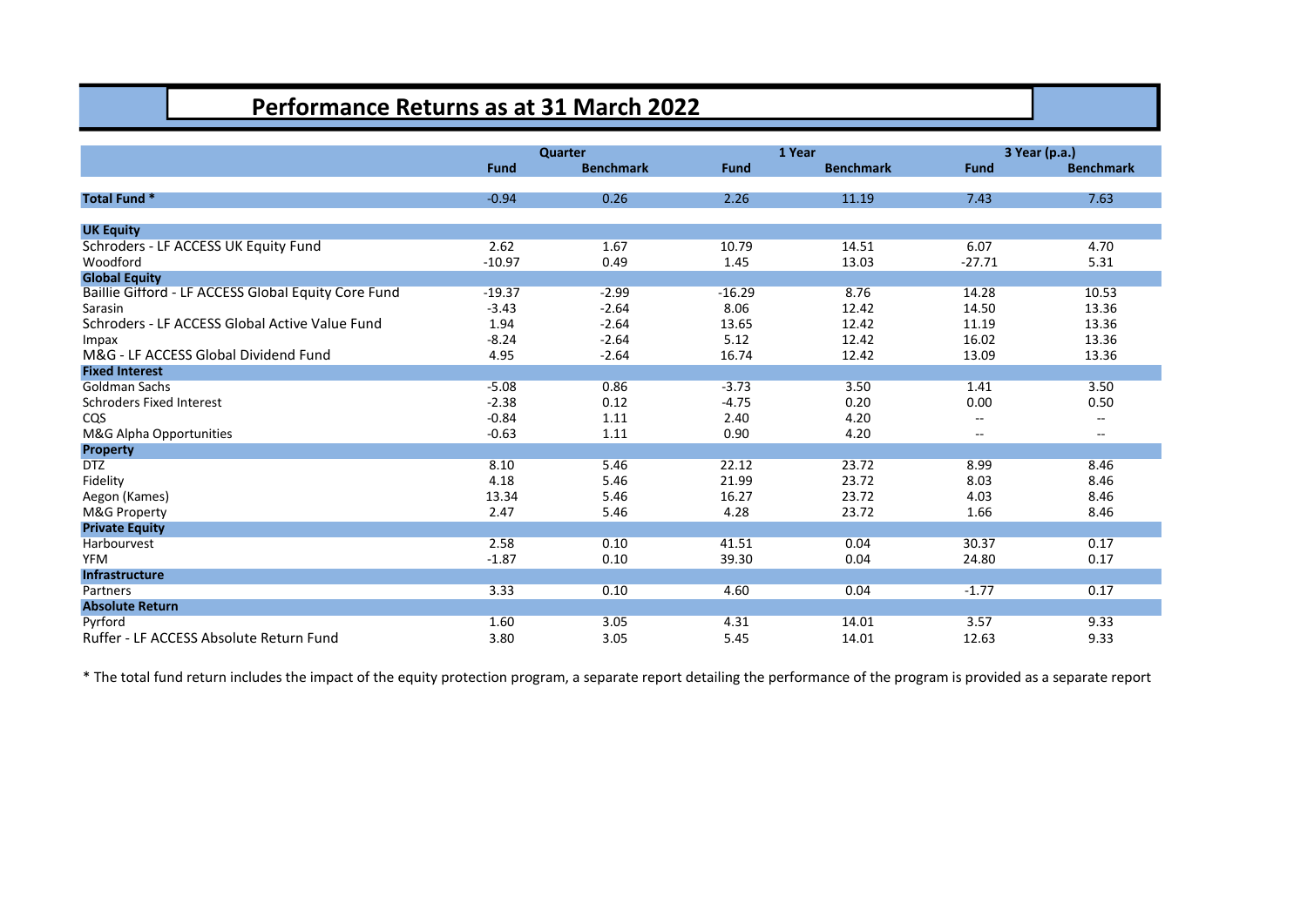### **Fund Manager Benchmarks and Performance Targets**

| <b>Asset Class / Manager</b>                                          | <b>Performance Benchmark</b>                  | <b>Performance Target</b>                          |  |  |
|-----------------------------------------------------------------------|-----------------------------------------------|----------------------------------------------------|--|--|
|                                                                       |                                               |                                                    |  |  |
| <b>UK Equities:</b>                                                   |                                               |                                                    |  |  |
| <b>Schroders - LF ACCESS UK Equity Fund</b>                           | Customised                                    | +1.5% pa over rolling 3 years                      |  |  |
| <b>Woodford</b>                                                       | <b>FTSE All Share</b>                         | Unconstrained                                      |  |  |
| <b>Global Equities:</b>                                               |                                               |                                                    |  |  |
| Baillie Gifford - LF ACCESS Global Equity Core Fund                   | Customised                                    | +1.5% pa over rolling 3 years                      |  |  |
| <b>Sarasin</b>                                                        | <b>MSCI AC World Index NDR</b>                | +2.5% over rolling 3 - 5 years                     |  |  |
| M&G - LF ACCESS Global Dividend Fund                                  | MSCI AC World Index GDR                       | +3% pa                                             |  |  |
| Schroders - LF ACCESS Global Active Value Fund                        | <b>MSCI AC World Index NDR</b>                | +3% - 4% pa over rolling 3 years                   |  |  |
| Impax                                                                 | <b>MSCI AC World Index NDR</b>                | +2% pa over rolling 3 years                        |  |  |
| <b>Fixed Income:</b>                                                  |                                               |                                                    |  |  |
| <b>Schroders Fixed Interest</b>                                       | ICE BofA Sterling 3 month Gov Bill Index      | +4% pa over a full market cycle                    |  |  |
| <b>Goldman Sachs</b>                                                  | +3.5% Absolute                                | +6% Absolute                                       |  |  |
| <b>CQS</b>                                                            | ICE BofA Sterling 3 month Gov Bill Index + 4% |                                                    |  |  |
| <b>M&amp;G Alpha Opprtunities</b>                                     | ICE BofA Sterling 3 month Gov Bill Index + 4% |                                                    |  |  |
| <b>Property:</b>                                                      |                                               |                                                    |  |  |
| <b>DTZ</b>                                                            | <b>IPD Pension Fund Index</b>                 | $\geq$ 3 year rolling average of benchmark returns |  |  |
| <b>Fidelity</b>                                                       | IPD UK PF Property Fund Index                 |                                                    |  |  |
| Aegon (Kames)                                                         | IPD UK PF Property Fund Index                 |                                                    |  |  |
| <b>M&amp;G Property</b>                                               | IPD UK PF Property Fund Index                 |                                                    |  |  |
| Alternatives: (Cash / Other Assets)                                   |                                               |                                                    |  |  |
| <b>Private Equity - YFM</b>                                           | <b>SONIA</b>                                  |                                                    |  |  |
| <b>Private Equity - HarbourVest</b>                                   | <b>SONIA</b>                                  |                                                    |  |  |
| <b>Infrastructure - Partners Group</b>                                | <b>SONIA</b>                                  |                                                    |  |  |
| <b>Absolute Return - Pyrford</b>                                      | Retail Price Index (RPI)                      | $RPI + 5%$                                         |  |  |
| <b>Ruffer - LF ACCESS Absolute Return Fund</b>                        | Retail Price Index (RPI)                      |                                                    |  |  |
| Internally managed cash - KCC Treasury and<br><b>Investments team</b> | <b>SONIA</b>                                  |                                                    |  |  |